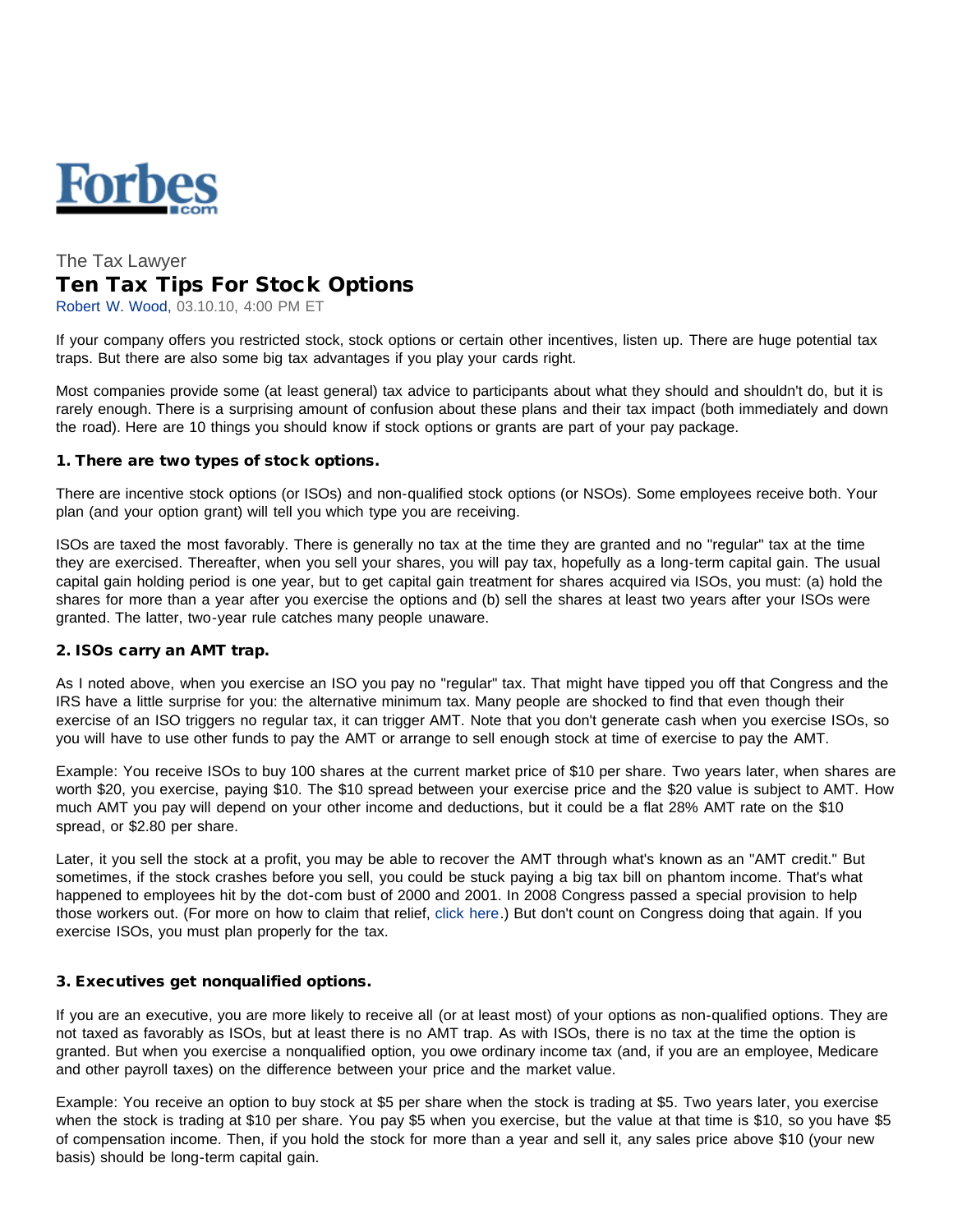Exercising options takes money, and generates tax to boot. That's why many people exercise options to buy shares and sell those shares the same day. Some plans even permit a "cashless exercise."

# 4. Restricted stock usually means delayed tax.

If you receive stock (or any other property) from your employer with conditions attached (e.g., you must stay for two years to get it or to keep it), special restricted property rules apply under Section 83 of the Internal Revenue Code. The Section 83 rules, when combined with those on stock options, make for much confusion.

First, let's consider pure restricted property. As a carrot to stay with the company, your employer says if you remain with the company for 36 months, you will be awarded \$50,000 worth of shares. You don't have to "pay" anything for the stock, but it is given to you in connection with performing services. You have no taxable income until you receive the stock. In effect, the IRS waits 36 months to see what will happen. When you receive the stock, you have \$50,000 of income (or more or less, depending on how those shares have done in the meantime.) The income is taxed as wages.

## 5. The IRS won't wait forever.

With restrictions that will lapse with time, the IRS always waits to see what happens before taxing it. Yet some restrictions will never lapse. With such "non-lapse" restrictions, the IRS values the property subject to those restrictions.

Example: Your employer promises you stock if you remain with the company for 18 months. When you receive the stock it will be subject to permanent restrictions under a company buy/sell agreement to resell the shares for \$20 per share if you ever leave the company's employ. The IRS will wait and see (no tax) for the first 18 months. At that point, you will be taxed on the value, which is likely to be \$20 given the resale restriction.

## 6. You can elect to be taxed sooner.

The restricted property rules generally adopt a wait-and-see approach for restrictions that will eventually lapse. Nevertheless, under what's known as an 83(b) election, you can choose to include the value of the property in your income earlier (in effect disregarding the restrictions).

It might sound counter-intuitive to elect to include something on your tax return before it is required. Yet the game here is to try to include it in income at a low value, locking in future capital gain treatment for future appreciation. To elect current taxation, you must file a written 83(b) election with the IRS within 30 days of receiving the property. You must report on the election the value of what you received as compensation (which might be small or even zero). Then, you must attach another copy of the election to your tax return.

Example: You are offered stock by your employer at \$5 per share when the shares are worth \$5, but you must remain with the company for two years to be able to sell them. You already have paid fair market value for the shares. That means filing an 83(b) election could report zero income. Yet by filing it, you convert what would be future ordinary income into capital gain. When you sell the shares more than a year later, you'll be glad you filed the election.

## 7. Restrictions + options = confusion.

As if the restricted property rules and stock options rules were each not complicated enough, sometimes you have to deal with both sets of rules. For example, you may be awarded stock options (either ISOs or NSOs) that are restricted--your rights to them "vest" over time if you stay with the company. The IRS generally waits to see what happens in such a case.

You must wait two years for your options to vest, so there's no tax until that vesting date. Then, the stock option rules take over. At that point, you would pay tax under either the ISO or NSO rules. It is even possible to make 83(b) elections for compensatory stock options.

## 8. You'll need outside help.

Most companies try to do a good job of looking out for your interests. After all, stock option plans are adopted to engender loyalty as well as provide incentives. Still, it will usually pay to hire a professional to help you deal with these plans. The tax rules are complicated, and you may have a mix of ISOs, NSOs, restricted stock and more. Companies sometimes provide personalized tax and financial planning advice to top executives as a perk, but rarely do they provide this for everyone.

## 9. Read your documents!

I'm always surprised at how many clients seek guidance about the types of options or restricted stock they've been awarded who don't have their documents or haven't read them. If you seek outside guidance, you'll want to provide copies of all your paperwork to your advisor. That paperwork should include the company's plan documents, any agreements you've signed